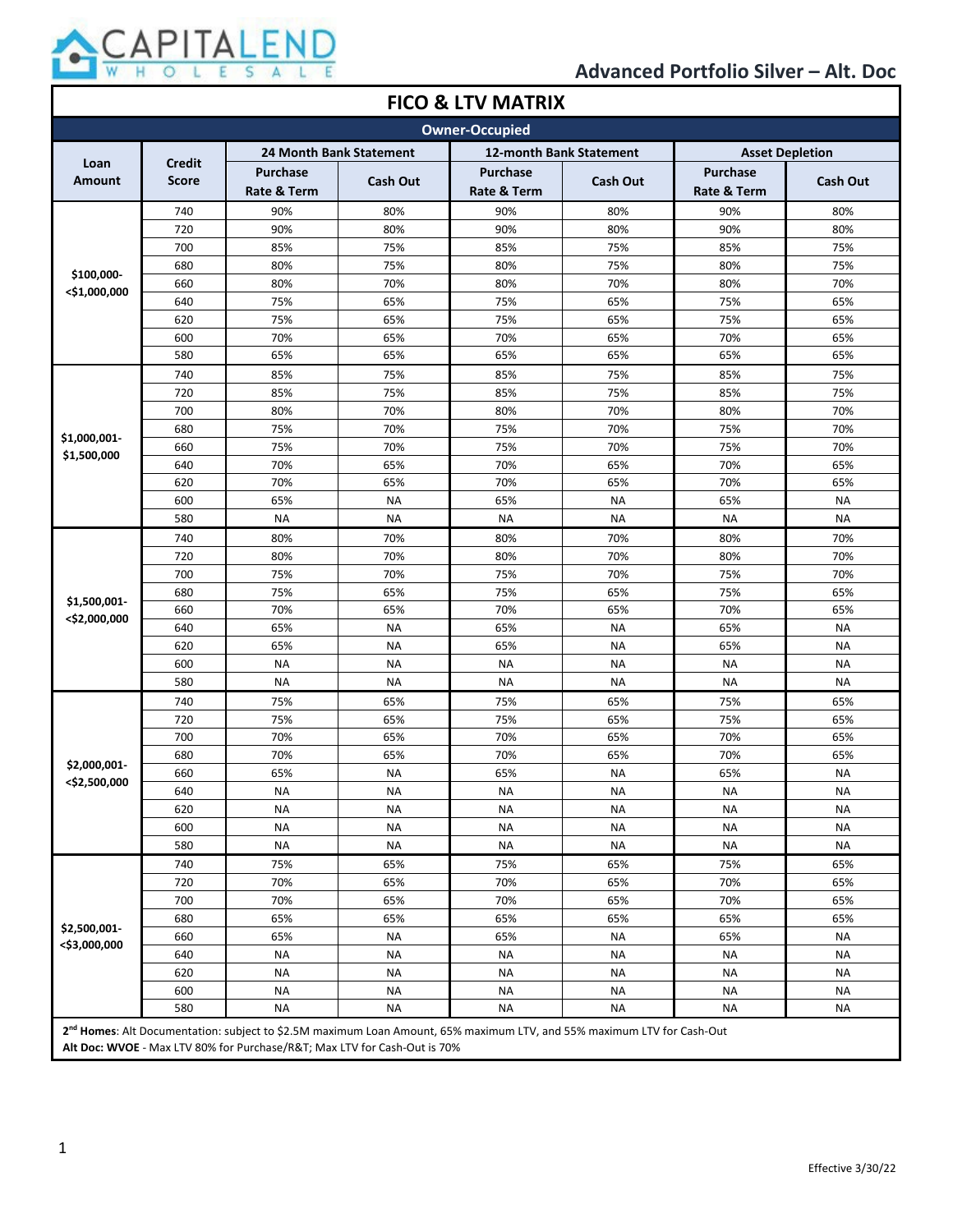

| <b>FICO &amp; LTV MATRIX</b> |                               |                                |                 |                                |           |                                |                 |
|------------------------------|-------------------------------|--------------------------------|-----------------|--------------------------------|-----------|--------------------------------|-----------------|
| <b>Non-Owner Occupied</b>    |                               |                                |                 |                                |           |                                |                 |
| Loan                         | <b>Credit</b><br><b>Score</b> | 24-month Bank Statement        |                 | 12-month Bank Statement        |           | <b>Asset Depletion</b>         |                 |
| <b>Amount</b>                |                               | <b>Purchase</b><br>Rate & Term | <b>Cash Out</b> | <b>Purchase</b><br>Rate & Term | Cash Out  | <b>Purchase</b><br>Rate & Term | <b>Cash Out</b> |
|                              | 740                           | 80%                            | 75%             | 80%                            | 75%       | 80%                            | 75%             |
|                              | 720                           | 80%                            | 75%             | 80%                            | 75%       | 80%                            | 75%             |
|                              | 700                           | 80%                            | 75%             | 80%                            | 75%       | 80%                            | 75%             |
| 65%\$100,000-                | 680                           | 80%                            | 70%             | 80%                            | 70%       | 80%                            | 70%             |
| $<$ \$1,000,000              | 660                           | 75%                            | 65%             | 75%                            | 65%       | 75%                            | 65%             |
|                              | 640                           | 70%                            | 65%             | 70%                            | 65%       | 70%                            | 65%             |
|                              | 620                           | 65%                            | 65%             | 65%                            | 65%       | 65%                            | 65%             |
|                              | 600                           | 65%                            | 65%             | 65%                            | 65%       | 65%                            | 65%             |
|                              | 580                           | 65%                            | 65%             | 65%                            | 65%       | 65%                            | 65%             |
|                              | 740                           | 80%                            | 75%             | 80%                            | 75%       | 80%                            | 75%             |
|                              | 720                           | 80%                            | 75%             | 80%                            | 75%       | 80%                            | 75%             |
|                              | 700                           | 80%                            | 75%             | 80%                            | 75%       | 80%                            | 75%             |
|                              | 680                           | 80%                            | 70%             | 80%                            | 70%       | 80%                            | 70%             |
| \$1,000,001-<br>\$1,500,000  | 660                           | 75%                            | 65%             | 75%                            | 65%       | 75%                            | 65%             |
|                              | 640                           | 70%                            | 65%             | 70%                            | 65%       | 70%                            | 65%             |
|                              | 620                           | 65%                            | 65%             | 65%                            | 65%       | 65%                            | 65%             |
|                              | 600                           | 65%                            | 65%             | 65%                            | 65%       | 65%                            | 65%             |
|                              | 580                           | 65%                            | 65%             | 65%                            | 65%       | 65%                            | 65%             |
|                              | 740                           | 75%                            | 65%             | 75%                            | 65%       | 75%                            | 65%             |
|                              | 720                           | 75%                            | 65%             | 75%                            | 65%       | 75%                            | 65%             |
|                              | 700                           | 75%                            | 65%             | 75%                            | 65%       | 75%                            | 65%             |
|                              | 680                           | 70%                            | 65%             | 70%                            | 65%       | 70%                            | 65%             |
| \$1,500,001-<br><\$2,000,000 | 660                           | 70%                            | 65%             | 70%                            | 65%       | 70%                            | 65%             |
|                              | 640                           | 65%                            | <b>NA</b>       | 65%                            | <b>NA</b> | 65%                            | <b>NA</b>       |
|                              | 620                           | 65%                            | <b>NA</b>       | 65%                            | <b>NA</b> | 65%                            | <b>NA</b>       |
|                              | 600                           | <b>NA</b>                      | <b>NA</b>       | <b>NA</b>                      | <b>NA</b> | <b>NA</b>                      | <b>NA</b>       |
|                              | 580                           | <b>NA</b>                      | <b>NA</b>       | <b>NA</b>                      | <b>NA</b> | <b>NA</b>                      | <b>NA</b>       |
|                              | 740                           | 70%                            | 65%             | 70%                            | 65%       | 70%                            | 65%             |
|                              | 720                           | 70%                            | 65%             | 70%                            | 65%       | 70%                            | 65%             |
|                              | 700                           | 70%                            | 65%             | 70%                            | 65%       | 70%                            | 65%             |
|                              | 680                           | 65%                            | 65%             | 65%                            | 65%       | 65%                            | 65%             |
| \$2,000,001-                 | 660                           | 65%                            | 65%             | 65%                            | 65%       | 65%                            | 65%             |
| <\$2,500,000                 | 640                           | <b>NA</b>                      | <b>NA</b>       | <b>NA</b>                      | <b>NA</b> | <b>NA</b>                      | <b>NA</b>       |
|                              | 620                           | <b>NA</b>                      | <b>NA</b>       | <b>NA</b>                      | <b>NA</b> | <b>NA</b>                      | <b>NA</b>       |
|                              | 600                           | <b>NA</b>                      | <b>NA</b>       | <b>NA</b>                      | <b>NA</b> | <b>NA</b>                      | <b>NA</b>       |
|                              | 580                           | <b>NA</b>                      | <b>NA</b>       | <b>NA</b>                      | <b>NA</b> | <b>NA</b>                      | <b>NA</b>       |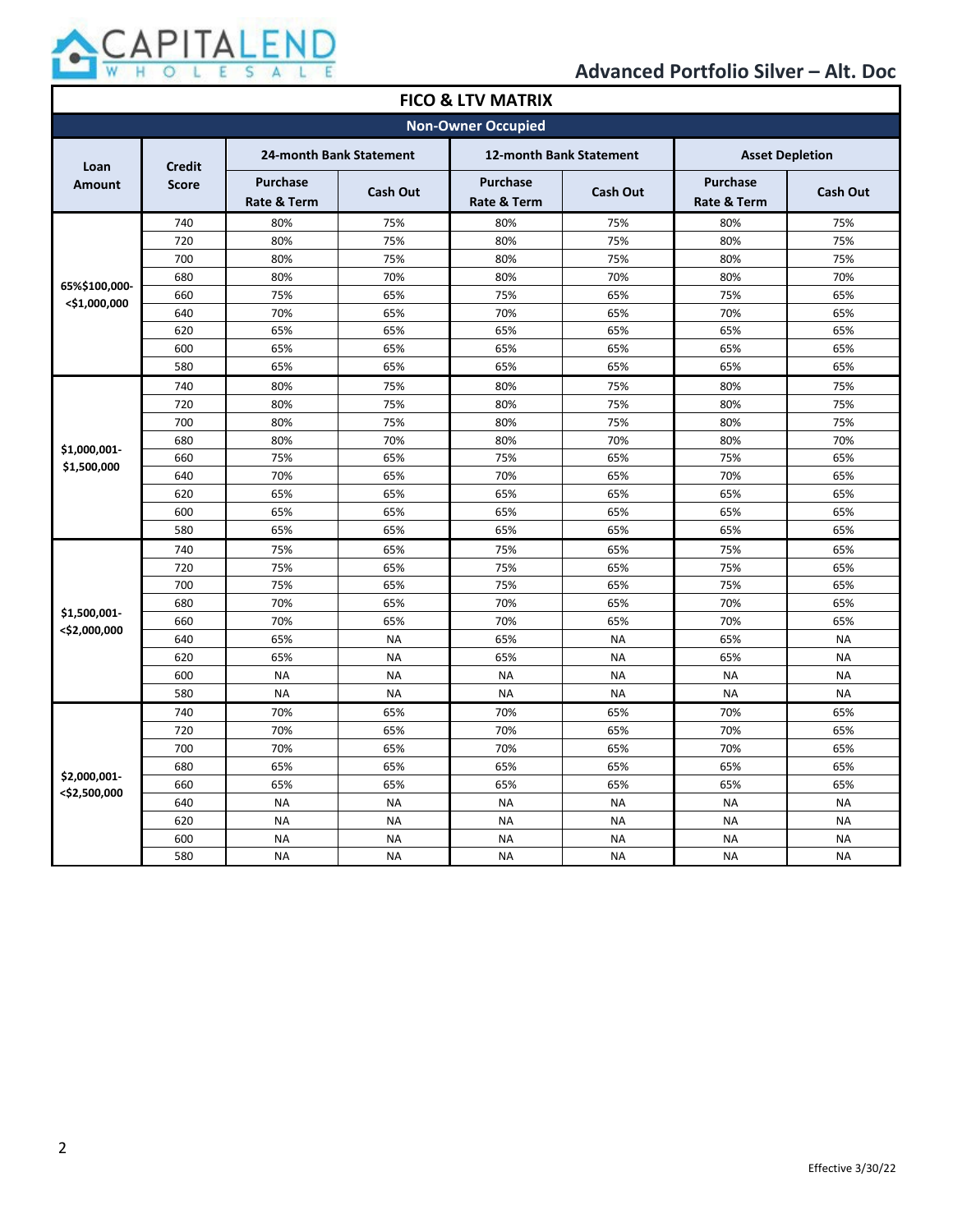

|                                                                               | <b>Underwriting Specifications</b>                                                                                                                                                                                                                                                                                                                                                                                                                                                                                                                                                                                                                                                                                                                                                                                                                                                                                                            |  |  |  |  |
|-------------------------------------------------------------------------------|-----------------------------------------------------------------------------------------------------------------------------------------------------------------------------------------------------------------------------------------------------------------------------------------------------------------------------------------------------------------------------------------------------------------------------------------------------------------------------------------------------------------------------------------------------------------------------------------------------------------------------------------------------------------------------------------------------------------------------------------------------------------------------------------------------------------------------------------------------------------------------------------------------------------------------------------------|--|--|--|--|
| <b>Document Types</b><br><b>Offered</b>                                       | Alt Doc - 1099<br>12-months Bank Statements<br>$\bullet$<br>Alt Doc - Written VOE<br>24-month Bank Statements<br>٠<br>Profit & Loss Statement<br><b>Asset Depletion</b><br>$\bullet$<br>$\bullet$                                                                                                                                                                                                                                                                                                                                                                                                                                                                                                                                                                                                                                                                                                                                             |  |  |  |  |
| <b>Mortgage/Housing History</b><br>Includes all financed properties           | 1X30 in the past 12 months up to 85% LTV<br>$\bullet$<br>0x60 in the past 12 months up to 80% LTV<br>$\bullet$                                                                                                                                                                                                                                                                                                                                                                                                                                                                                                                                                                                                                                                                                                                                                                                                                                |  |  |  |  |
| <b>Minimum Credit Score</b>                                                   | 580                                                                                                                                                                                                                                                                                                                                                                                                                                                                                                                                                                                                                                                                                                                                                                                                                                                                                                                                           |  |  |  |  |
|                                                                               | Chapter 7: Four (4) years from discharge date to Note date                                                                                                                                                                                                                                                                                                                                                                                                                                                                                                                                                                                                                                                                                                                                                                                                                                                                                    |  |  |  |  |
| Bankruptcy History <sup>1</sup>                                               | Chapter 13 and Chapter 11 personal: Four (4) years from discharge date to Note date                                                                                                                                                                                                                                                                                                                                                                                                                                                                                                                                                                                                                                                                                                                                                                                                                                                           |  |  |  |  |
| Prior Los Mitigation <sup>2</sup>                                             | Four (4) years prior to Note date                                                                                                                                                                                                                                                                                                                                                                                                                                                                                                                                                                                                                                                                                                                                                                                                                                                                                                             |  |  |  |  |
| Foreclosure History <sup>3</sup>                                              | Four (4) years prior to Note date                                                                                                                                                                                                                                                                                                                                                                                                                                                                                                                                                                                                                                                                                                                                                                                                                                                                                                             |  |  |  |  |
| <b>Footnotes</b>                                                              | Consumer Credit Counseling Service (CCCS) is considered the same as Chapter 13 bankruptcy. Bankruptcy dismissal dates are treated the same as<br>discharge dates<br><sup>2</sup> Loss Mitigation includes non-foreclosure actions such as Deed-in Lieu, Short Sale, NOD, Short Refinance, Pre-Foreclosure Sale, Loan Extension, Loan<br>Modification, Forbearance and Charge-off                                                                                                                                                                                                                                                                                                                                                                                                                                                                                                                                                              |  |  |  |  |
| <b>Multiple Derogatory Credit</b><br><b>Events</b><br>BK, FC, Loss Mitigation | Not Allowed                                                                                                                                                                                                                                                                                                                                                                                                                                                                                                                                                                                                                                                                                                                                                                                                                                                                                                                                   |  |  |  |  |
| Forbearance in the event of<br>COVID-19                                       | A recent forbearance, due to COVID-19, may be eligible based upon the following:<br>Borrower(s) who entered into a forbearance plan but continued to make timely payments and remained<br>$\bullet$<br>employed without income disruption, are eligible without any restrictions.<br>Borrower(s) who entered a forbearance plan with missed payments. Eligible if a minimum of three (3) timely<br>$\bullet$<br>payments made since the forbearance period expired and the borrower exited forbearance.<br>Payments must be documented by canceled checks or bank statements.<br>$\circ$<br>Any deferred/postponed payments are considered missed payments.<br>$\circ$<br>If a property under a forbearance plan is sold, each missed payment is counted as a 20-day late to<br>$\circ$<br>determine program eligibility.<br>Income must have been re-established at the time payments commenced and remained consistent<br>$\circ$<br>since. |  |  |  |  |
| <b>DTI</b>                                                                    | Max DTI 50%<br>$\bullet$                                                                                                                                                                                                                                                                                                                                                                                                                                                                                                                                                                                                                                                                                                                                                                                                                                                                                                                      |  |  |  |  |
| <b>Adverse Credit</b>                                                         | All delinquent credit that will impact title or lien position of the subject property; including delinquent taxes,<br>judgments, charge-off accounts, tax liens and mechanic's liens; must be paid off prior to or at closing                                                                                                                                                                                                                                                                                                                                                                                                                                                                                                                                                                                                                                                                                                                 |  |  |  |  |
| <b>Credit History</b>                                                         | Frozen credit, credit reports may not have "frozen credit." Once credit is unfrozen, a new 3 bureau must be<br>$\bullet$<br>run.<br>Depth of credit: 3 or more established open and active tradelines, defined as follows:<br>All active in last 12 months.<br>$\circ$<br>Derog trades do not count<br>$\circ$<br>Auth users do not count.<br>$\circ$                                                                                                                                                                                                                                                                                                                                                                                                                                                                                                                                                                                         |  |  |  |  |
| <b>Tax Payment Plans</b>                                                      | Proof of tax payment in full, or<br>$\bullet$<br>Evidence of tax installment agreement, payment must be included in DTI and 3 months consecutive payments<br>$\bullet$<br>must be documented. (Cannot pay a 3 month lump sum of payments to meet this requirement.).<br>If Tax Lien is found on title, subordination agreement from IRS must be obtained.<br>$\bullet$                                                                                                                                                                                                                                                                                                                                                                                                                                                                                                                                                                        |  |  |  |  |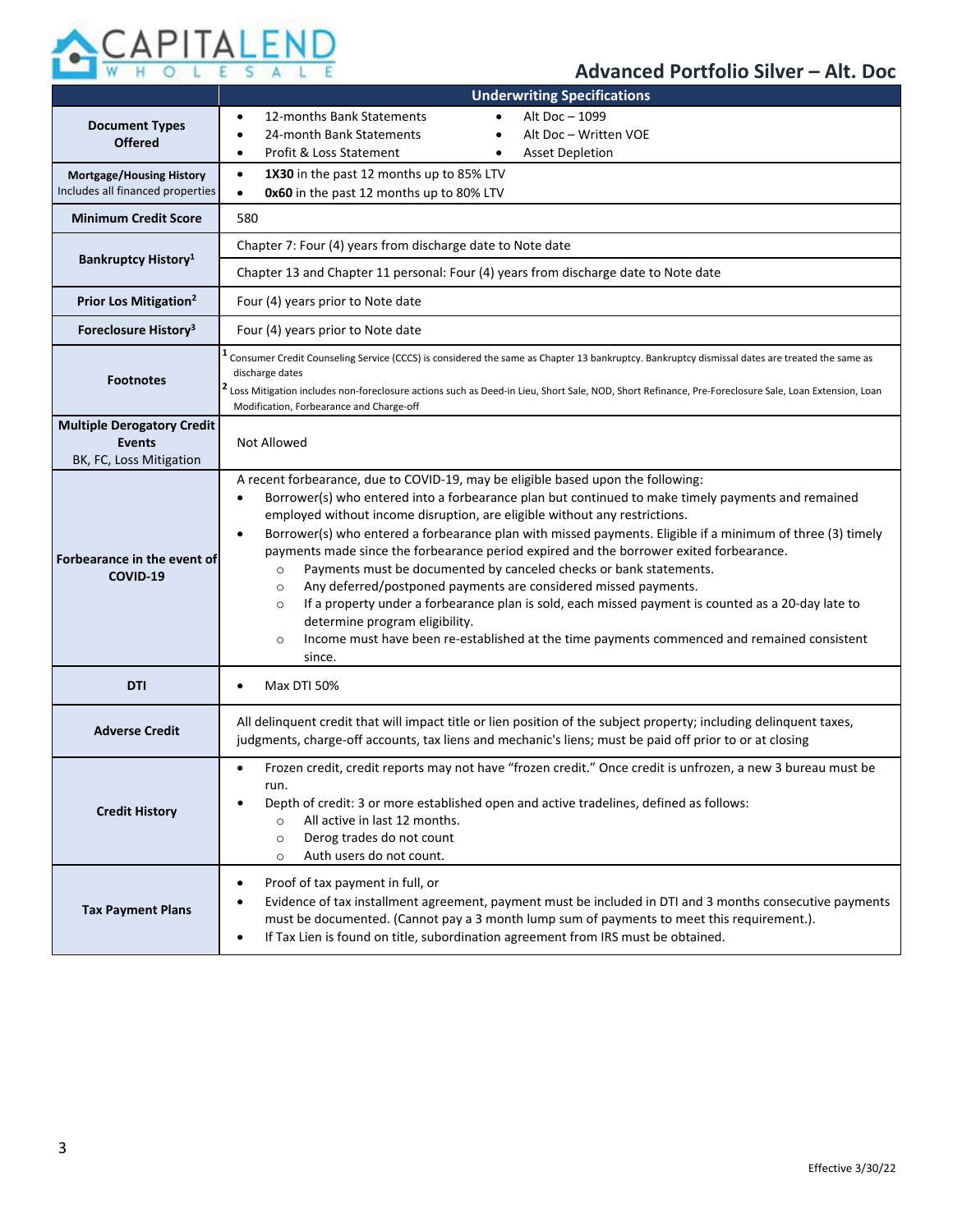

|                           | Refinance                                                                                                                                                                                                                  |                                                                               |                                                                                                                                                                                                                |  |  |
|---------------------------|----------------------------------------------------------------------------------------------------------------------------------------------------------------------------------------------------------------------------|-------------------------------------------------------------------------------|----------------------------------------------------------------------------------------------------------------------------------------------------------------------------------------------------------------|--|--|
|                           | Net proceeds from a cash-out transaction maybe used to meet reserve requirements.<br>$\bullet$                                                                                                                             |                                                                               |                                                                                                                                                                                                                |  |  |
|                           | Reserves requirements are waived for Rate and Term refinances when the following factors are present:<br>The transaction results in a reduction to the monthly principal and interest payment of 10% or greater<br>$\circ$ |                                                                               |                                                                                                                                                                                                                |  |  |
|                           | <b>AND</b>                                                                                                                                                                                                                 |                                                                               |                                                                                                                                                                                                                |  |  |
|                           | $\circ$                                                                                                                                                                                                                    | Housing history is 1x30x12 or better.                                         |                                                                                                                                                                                                                |  |  |
|                           | $\circ$                                                                                                                                                                                                                    | Waiver not eligible for DTI greater than 50%.                                 |                                                                                                                                                                                                                |  |  |
|                           | $\circ$                                                                                                                                                                                                                    |                                                                               | For an Interest Only loan, the reduction is based on the amortizing payment used for loan qualification.<br>Reserves for a loan with an Interest Only feature are based upon the Interest Only payment amount. |  |  |
|                           |                                                                                                                                                                                                                            |                                                                               | For Adjustable-Rate Mortgages (ARM), the reserves are based upon the initial PITIA, not the qualifying                                                                                                         |  |  |
|                           | payment.                                                                                                                                                                                                                   |                                                                               |                                                                                                                                                                                                                |  |  |
|                           | Purchase                                                                                                                                                                                                                   |                                                                               |                                                                                                                                                                                                                |  |  |
|                           | ٠                                                                                                                                                                                                                          | Proceeds from a 1031 Exchange cannot be used to meet reserve requirements.    |                                                                                                                                                                                                                |  |  |
|                           | ٠                                                                                                                                                                                                                          |                                                                               | Gift funds, only eligible on Primary and 2nd homes and under the following circumstances:                                                                                                                      |  |  |
|                           | $\circ$                                                                                                                                                                                                                    | 80% or less; $1 - 4$ unit, all funds can come from gift.<br>Greater than 80%: |                                                                                                                                                                                                                |  |  |
|                           | $\circ$                                                                                                                                                                                                                    | 1 unit primary - all funds can come from gift.                                |                                                                                                                                                                                                                |  |  |
| <b>Reserves</b>           |                                                                                                                                                                                                                            |                                                                               | 2-4-unit primary - Borrower must make a 5% minimum borrower contribution from his or her                                                                                                                       |  |  |
|                           |                                                                                                                                                                                                                            | own funds.                                                                    |                                                                                                                                                                                                                |  |  |
|                           | ٠<br>contribution.                                                                                                                                                                                                         |                                                                               | Investment properties require a minimum of 10% of the purchase price come from borrower's personal                                                                                                             |  |  |
|                           |                                                                                                                                                                                                                            |                                                                               |                                                                                                                                                                                                                |  |  |
|                           |                                                                                                                                                                                                                            | <b>Purchase</b>                                                               | <b>Reserves</b>                                                                                                                                                                                                |  |  |
|                           |                                                                                                                                                                                                                            | $LTV \geq 80\%$                                                               | 6-months of PITIA                                                                                                                                                                                              |  |  |
|                           |                                                                                                                                                                                                                            | $LTV < 80\%$                                                                  | 3-months of PITIA                                                                                                                                                                                              |  |  |
|                           |                                                                                                                                                                                                                            |                                                                               |                                                                                                                                                                                                                |  |  |
|                           |                                                                                                                                                                                                                            | <b>Acceptable sources of reserves:</b>                                        |                                                                                                                                                                                                                |  |  |
|                           | Checking/savings<br>$\bullet$<br>Stocks, bonds, mutual funds, CD's, money markets<br>$\bullet$                                                                                                                             |                                                                               |                                                                                                                                                                                                                |  |  |
|                           | Retirement savings account - if they can be withdrawn. (STRS and PERS are ineligible unless borrower is retired<br>$\bullet$                                                                                               |                                                                               |                                                                                                                                                                                                                |  |  |
|                           | or separated from service).                                                                                                                                                                                                |                                                                               |                                                                                                                                                                                                                |  |  |
|                           | Cash value of a vested life insurance policy.<br>$\bullet$                                                                                                                                                                 |                                                                               |                                                                                                                                                                                                                |  |  |
|                           | Business funds as long as borrower is 100% owner and cash flow analysis is completed for no negative impact<br>for the business.                                                                                           |                                                                               |                                                                                                                                                                                                                |  |  |
|                           | CPA letter can be used in lieu of cash flow analysis on business funds.<br>$\circ$                                                                                                                                         |                                                                               |                                                                                                                                                                                                                |  |  |
|                           |                                                                                                                                                                                                                            |                                                                               | Income documented through the ALT DOC program method may be combined with other income sources that are                                                                                                        |  |  |
|                           | documented as Standard Doc but not associated with self-employment, such as an employed spouse or wage                                                                                                                     |                                                                               |                                                                                                                                                                                                                |  |  |
|                           |                                                                                                                                                                                                                            |                                                                               |                                                                                                                                                                                                                |  |  |
|                           |                                                                                                                                                                                                                            |                                                                               | earner. When wage income is combined with ALT Doc, a tax returns is not required for the full income                                                                                                           |  |  |
|                           |                                                                                                                                                                                                                            | documentation as this would invalidate the bank statements.                   |                                                                                                                                                                                                                |  |  |
| Alt Doc - Bank Statements |                                                                                                                                                                                                                            | 12 or 24 months bank statements:                                              |                                                                                                                                                                                                                |  |  |
| <b>Overview</b>           | $\bullet$                                                                                                                                                                                                                  | Borrowers must be self-employed for at least two (2) years.                   |                                                                                                                                                                                                                |  |  |
|                           | $\bullet$                                                                                                                                                                                                                  | A business must be in existence for a minimum of two (2) years.               |                                                                                                                                                                                                                |  |  |
|                           | $\bullet$                                                                                                                                                                                                                  | Minimum credit score is 580.<br>Nonprofit Entity not eligible                 |                                                                                                                                                                                                                |  |  |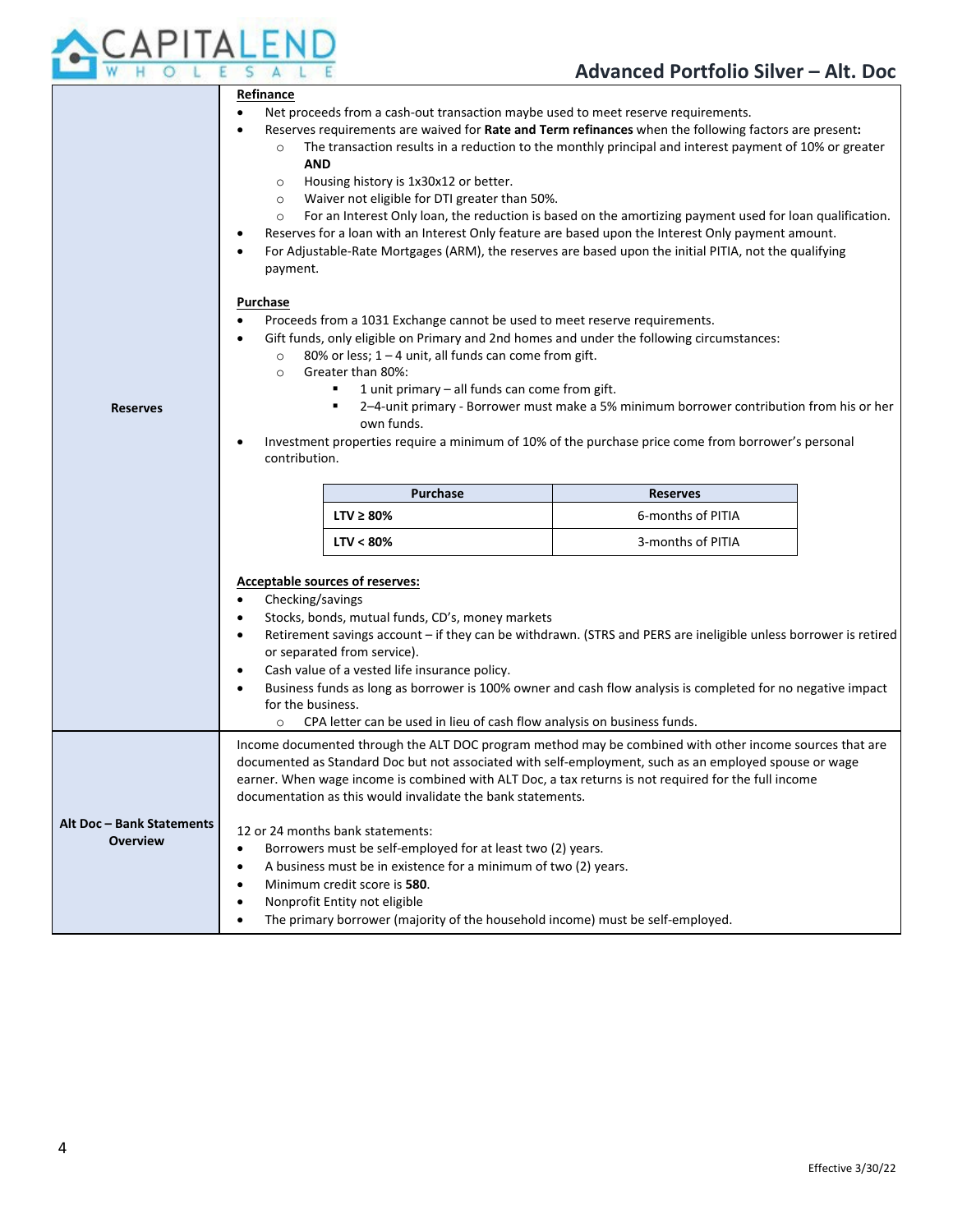

| <b>Personal Accounts</b>                                | <b>Personal Accounts</b><br>Account reflecting personal income and expenses.<br>Most recent 24 or 12 months of PERSONAL bank statements.<br>Most recent two (2) months of BUSINESS bank statements.<br>Verify within 60 days of the Note date that the business has a minimum two-year operating history with one of<br>the following:<br>A letter from either the business's tax professional, regulatory agency certifying two (2) years of self-<br>$\circ$<br>employment in the same business, or<br>Licensing bureau, certifying two (2) years of self-employment in the same business.<br>$\circ$<br>Verify withing 10 days of the Note date the business is active and operating with either<br>Evidence of current work (executed contracts or signed invoices)<br>$\circ$<br>Evidence of current business receipts<br>$\circ$<br>Business website demonstrating activity supporting current business operations<br>$\circ$<br>Verify that the borrower owns 20% of the business by providing one of the following<br>CPA letter, Tax Preparer letter, operating agreement, or equivalent, reflecting the borrower's ownership<br>$\circ$<br>percentage                                                                                                                                                                                                                                                                                                                                                                                                                                                                                                                                                                  |
|---------------------------------------------------------|----------------------------------------------------------------------------------------------------------------------------------------------------------------------------------------------------------------------------------------------------------------------------------------------------------------------------------------------------------------------------------------------------------------------------------------------------------------------------------------------------------------------------------------------------------------------------------------------------------------------------------------------------------------------------------------------------------------------------------------------------------------------------------------------------------------------------------------------------------------------------------------------------------------------------------------------------------------------------------------------------------------------------------------------------------------------------------------------------------------------------------------------------------------------------------------------------------------------------------------------------------------------------------------------------------------------------------------------------------------------------------------------------------------------------------------------------------------------------------------------------------------------------------------------------------------------------------------------------------------------------------------------------------------------------------------------------------------------------------|
| <b>Business Accounts or</b><br>Co-Mingled               | <b>Business Accounts or Co-mingled</b><br>Account in the name of the business reflecting only business income and expenses.<br>Verify within 60 days of the Note date that the business has a minimum two-year operating history with one of<br>the following:<br>A letter from either the business's tax professional, regulatory agency certifying two (2) years of self-<br>$\circ$<br>employment in the same business, or<br>Licensing bureau, certifying two (2) years of self-employment in the same business.<br>$\circ$<br>Verify within 10 days of the Note date the business is active and operating with either<br>Evidence of current work (executed contracts or signed invoices)<br>$\circ$<br>Evidence of current business receipts<br>$\circ$<br>Business website demonstrating activity supporting current business operations<br>$\circ$<br>Verify that the borrower is at least 50% owner of the business by providing one of the following:<br>CPA letter, Tax Preparer letter, operating agreement, or equivalent; reflecting the borrower's ownership<br>$\circ$<br>percentage.<br>Non-borrowing owners of the business must provide a signed and dated letter acknowledging the transaction<br>and verifying the borrower's access to the account for income calculations.<br>Net income from the analysis of the bank statements must be multiplied by the borrowers ownership<br>$\bullet$<br>percentage to determine the borrower's qualifying income.<br>The expense analysis method should be reasonable for the type of business being reviewed.<br>Co-mingled Only: Verify that the borrower is 100% owner of the business (borrower and spouse with combined<br>100% ownership is also eligible). |
| Alt Doc-24 or 12 month<br><b>Bank Statement Options</b> | Alt Doc - 12 or 24 month Bank Statement options. Three (3) options exist to analyze business accounts.<br>OPTION 1 - Fixed Expense Ratio (50%)<br>12 or 24 months of business bank statements covering the most recent time-period.<br>A business narrative provided by the borrower's business which includes details regarding the industry, size,<br>and operating profile of the business, addressing location/rent, number of employees/contractors, COGS, and<br>physical assets such as trucks/equipment (owned or leased). The business narrative form is to be completed by<br>an employee (non-relative) of the borrower's business with knowledge and information of the operations and<br>finances of the business. Typical positions held by this employee would include: Controller, Treasurer, V.P.<br>Finance, Finance Manager, or Accounting Manager. This form can also be completed by a thirds-party<br>individual with direct knowledge of the borrower's business, such as a Certified Public Accountant or an IRS<br>Enrolled Agent.<br><b>OPTION 2 - Business Expense Statement Letter</b><br>12 or 24 months of business bank statements covering the most recent time-period and;<br>An expense statement specifying business expenses (minimum expense ratio is 10%) as a percent of the gross<br>annual sales/revenue, prepared and signed by either a CPA/accountant, IRS Enrolled Agent or tax preparer; and<br>Credit file must contain documentation showing evidence of the preparers business.                                                                                                                                                                                                 |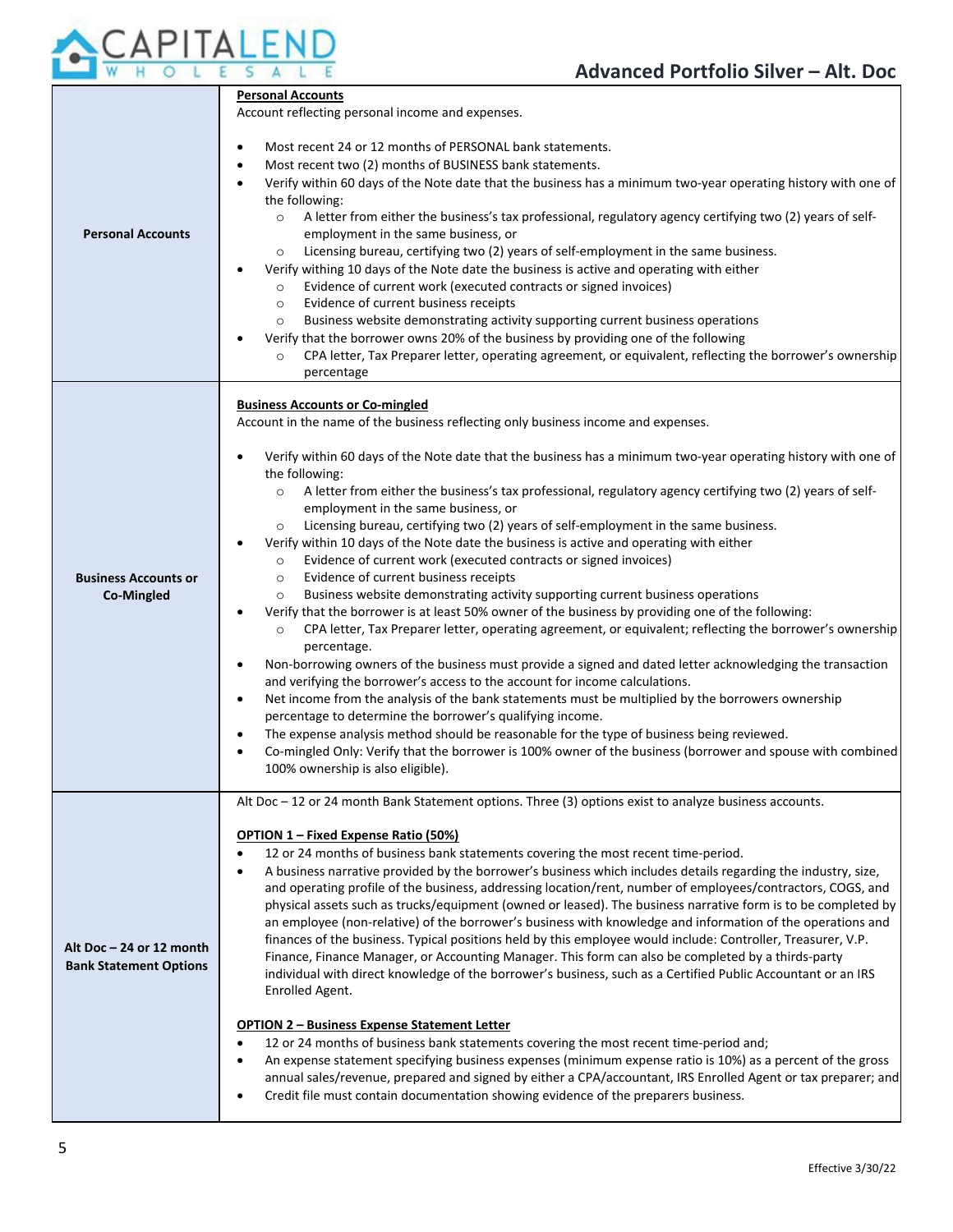

|                                                                | OPTION 3 - 12 or 24 Month Third Party Prepared P&L Statement<br>12 or 24 months of business bank statements covering the most recent time-period and matching the time-<br>$\bullet$<br>period covered by the P&L and;<br>P&L covering 12 or 24 months, matching the number of bank statements, prepared and signed by either a<br>$\bullet$<br>CPA/accountant, IRS Enrolled Agent or licensed tax preparer; and<br>Credit file must contain documentation showing evidence of the preparers business.<br>$\bullet$                                                                                                                                                                                                                                                                                                                                                                                                                                                                                                                                                                                                                                                                                                                                                                                                                                                                                                                                                                                                                                                                                                                                                                                                                                                                                                                                                                                                                                                                                                                                                                                                                                                                                                                                                                                                                                                                                            |
|----------------------------------------------------------------|----------------------------------------------------------------------------------------------------------------------------------------------------------------------------------------------------------------------------------------------------------------------------------------------------------------------------------------------------------------------------------------------------------------------------------------------------------------------------------------------------------------------------------------------------------------------------------------------------------------------------------------------------------------------------------------------------------------------------------------------------------------------------------------------------------------------------------------------------------------------------------------------------------------------------------------------------------------------------------------------------------------------------------------------------------------------------------------------------------------------------------------------------------------------------------------------------------------------------------------------------------------------------------------------------------------------------------------------------------------------------------------------------------------------------------------------------------------------------------------------------------------------------------------------------------------------------------------------------------------------------------------------------------------------------------------------------------------------------------------------------------------------------------------------------------------------------------------------------------------------------------------------------------------------------------------------------------------------------------------------------------------------------------------------------------------------------------------------------------------------------------------------------------------------------------------------------------------------------------------------------------------------------------------------------------------------------------------------------------------------------------------------------------------|
| <b>Alt Doc Income Analysis</b>                                 | Expenses must be reasonable for the type of business.<br>$\bullet$<br>Deposits should be reviewed for consistency.<br>$\bullet$<br>Inconsistent or large deposits should be sourced and excluded from the analysis. The definition of a large<br>٠<br>deposit is any deposit exceeding 50% of the average monthly sales of the business.<br>Changes in deposit pattern must be explained.<br>$\bullet$<br>Income documented separately, but co-mingled, must be backed out of deposits.<br>$\bullet$                                                                                                                                                                                                                                                                                                                                                                                                                                                                                                                                                                                                                                                                                                                                                                                                                                                                                                                                                                                                                                                                                                                                                                                                                                                                                                                                                                                                                                                                                                                                                                                                                                                                                                                                                                                                                                                                                                           |
| <b>Personal Bank Statement</b><br><b>Review</b>                | Income calculated using total deposits, minus any inconsistent or large deposits not justified. Qualifying income<br>$\bullet$<br>based upon the lower of the income disclosed on the initial loan application (Form 1003), or the total eligible<br>deposits from the 24 month or most recent 12 months of statements. The most recent bank statement must be<br>consistent with the qualifying income.<br>ATM deposits may be included if a consistent pattern of such deposits is present.<br>$\bullet$<br>Two (2) moths of business bank statements are required.<br>$\bullet$<br>They must evidence activity to support business operations.<br>$\circ$<br>They must reflect transfers to the personal account.<br>$\circ$                                                                                                                                                                                                                                                                                                                                                                                                                                                                                                                                                                                                                                                                                                                                                                                                                                                                                                                                                                                                                                                                                                                                                                                                                                                                                                                                                                                                                                                                                                                                                                                                                                                                                |
| <b>Business and Co-Mingled</b><br><b>Bank Statement Review</b> | OPTION 1 - Fixed Expense Ratio - (50%)<br>Businesses within an industry that experience higher expense ratios are not eligible for the 50% margin method<br>$\bullet$<br>and must utilize another option. Higher expense ratio industries include, bur are not limited to the following:<br>Construction<br>$\circ$<br>Manufacturing<br>$\circ$<br>Retail and Wholesale Trade<br>$\circ$<br>Hospitality, Food and Beverage Services<br>$\circ$<br>Transportation<br>$\circ$<br>The Business Narrative should be used to determine if the borrowers business is eligible for this option.<br>٠<br><b>Determining Qualifying Income</b><br>Qualifying income is the lower of:<br>a) total deposits from the bank statements, minus any inconsistent deposits, multiplied by 50% Profit<br>Margin, multiplied by ownership percentage, divided by the number of bank statements reviewed, or<br>if 24 months of statements reviewed, total deposits from the most recent 12 months of bank<br>b)<br>statements, minus any inconsistent deposits, multiplied by 50% Profit Margin, multipied by ownership<br>percentage, divided by 12, or<br>the income indicated on the initial loan application (Form 1003).<br>C)<br>The deposits from the most recent bank statement must be consistent with the qualifying income.<br>Investor reserves the right, at the reviewer's discretion, to required additional documentation if the expense<br>$\bullet$<br>ratio appears unreasonable for any business entity.<br><b>OPTION 2 - Business Expense Statement Letter</b><br>Net Income is determined by the total deposits (minus any inconsistent deposits) reflected on the bank<br>$\bullet$<br>statements, less total expenses. Total expenses are calculated by multiplying the total deposits by the expense<br>factor provided by ta CPA/accountant, IRS Enrolled Agent, or tax preparer (subject to a minimum total expense<br>percent of 10%). Qualifying income is the lower of:<br>a) For the 24-month statement option, the net income from the analysis using all 24 months of bank<br>statements, or<br>For both the 12 or 24 month statement option, the net income based upon the most recent 12 months<br>b)<br>of bank statements, or<br>The income indicated on the initial loan application (Form 1003).<br>C)<br>The most recent bank stamen must be consistent with the qualifying income.<br>٠ |
|                                                                | Expenses must be reasonable for the type of business.<br>Investor reserves the right, at the reviewer's discretion, to required additional documentation if the expense<br>ratio appears unreasonable for any business entity.                                                                                                                                                                                                                                                                                                                                                                                                                                                                                                                                                                                                                                                                                                                                                                                                                                                                                                                                                                                                                                                                                                                                                                                                                                                                                                                                                                                                                                                                                                                                                                                                                                                                                                                                                                                                                                                                                                                                                                                                                                                                                                                                                                                 |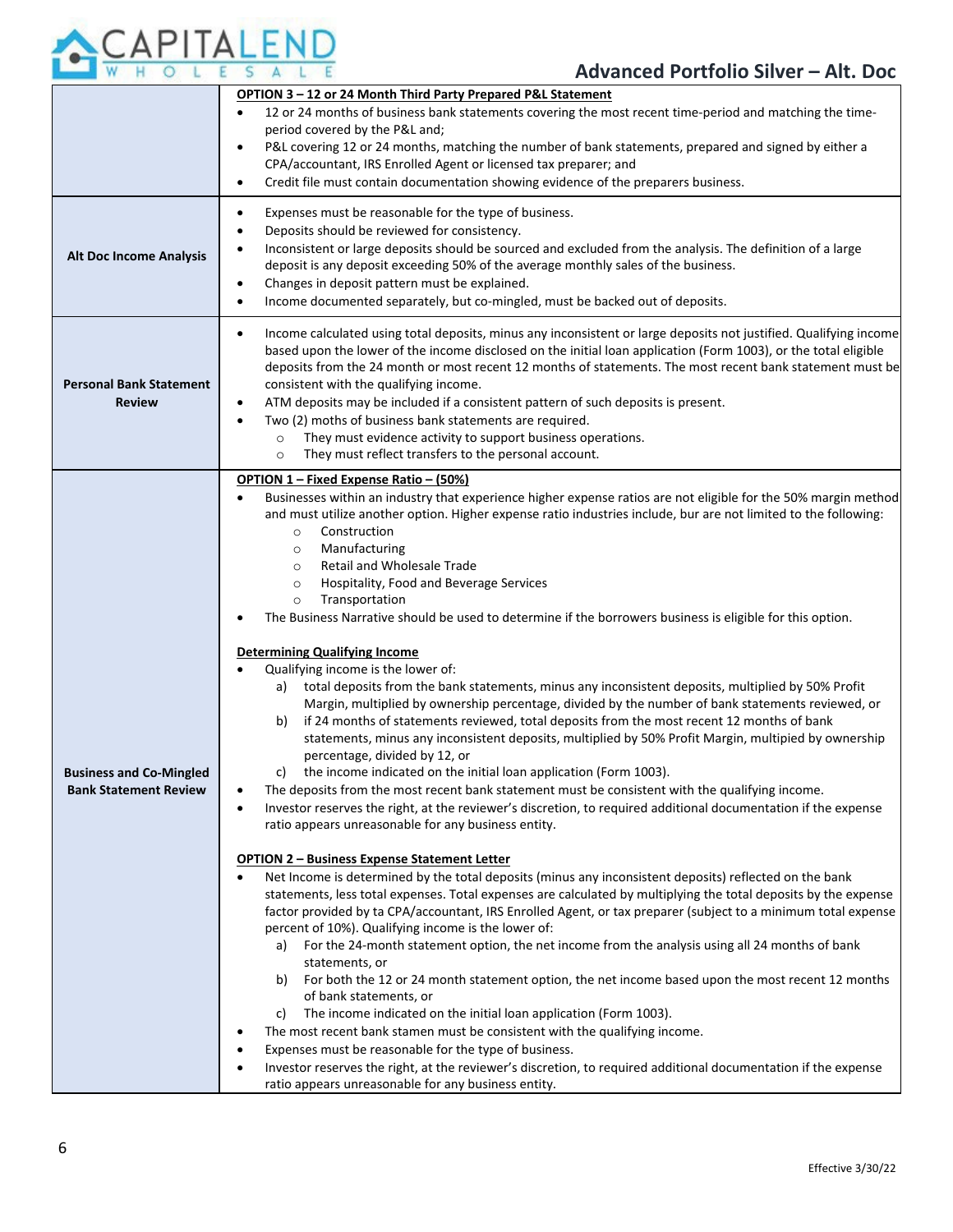

| <b>CPA Profit and Loss</b><br><b>Statement</b>                   | Profit & Loss statement prepared by a Certified Public Accountant (CPA) or an IRS Enrolled Agent (EA). The credit file<br>must contain documentation showing the CPA is currently license in their state or the EA is currently active (Screen<br>shot of the IRS website).<br>12 or 24-month CPA or EA compiled P&L Statement<br>12 or 24-month (P&L) prepared/compiled and signed by a CPA (proof of CPA current state license<br>$\circ$<br>required or EA (proof EA currently active on IRS website) dated within 30-days of the loan application,<br>and<br>The preparer must attest they have prepared the borrower's most recent tax return; and<br>$\circ$<br>A minimum 2-months of business bank statements covering the most recent 2-month period.<br>$\circ$<br>The 2-months of business bank statements must support the sales reflect on the Profit and Loss Statement prepared<br>by either a CPA or EA. The average deposits from the bank statements must be greater than, or no less than, 10%<br>below the average monthly sales. In the event the 10% tolerance is not met, continuous bank statements may be<br>added to the analysis until the tolerance is met. The qualifying income is the lower of<br>The net income from the P&L divided by 12 or 24, or<br>a)<br>Total deposits per bank statements, minus any inconsistent deposits, divided by the number of bank<br>b)<br>statements, or<br>The income disclosed on the initial 1003.<br>C) |
|------------------------------------------------------------------|----------------------------------------------------------------------------------------------------------------------------------------------------------------------------------------------------------------------------------------------------------------------------------------------------------------------------------------------------------------------------------------------------------------------------------------------------------------------------------------------------------------------------------------------------------------------------------------------------------------------------------------------------------------------------------------------------------------------------------------------------------------------------------------------------------------------------------------------------------------------------------------------------------------------------------------------------------------------------------------------------------------------------------------------------------------------------------------------------------------------------------------------------------------------------------------------------------------------------------------------------------------------------------------------------------------------------------------------------------------------------------------------------------------------------------------------------------------------------|
| Alt Doc - 1099                                                   | Permitted for individual(s) earning 100% commission for independent contractors.<br>1-year or 2 years of 1099s permitted<br>$\bullet$<br>4506-T required along with a transcript for the 1099s<br>$\bullet$<br>One of the following Business expense analysis methods:<br>$\bullet$<br>90% Net Margin (10% Expense Factor)<br>$\circ$<br>3 <sup>rd</sup> Party prepared P&L (CPA, EA, accountant, tax preparer)<br>$\circ$<br>Qualifying income is the 12 or 24 monthly average from the total number of 1099s minus the expense factor<br>$\bullet$<br>from the method chosen above<br>YTD earnings must be documented to support the ongoing receipt of income showing on the 1099s by:<br>$\bullet$<br>Checks or a single check stub(s) with YTD totals if available, or<br>$\circ$<br>Bank statements (YTD)<br>$\circ$<br>The YTD earnings from the total of check stubs or the tally of deposits form bank<br>statements must be within 10% or greater than prior year earnings.                                                                                                                                                                                                                                                                                                                                                                                                                                                                                      |
| Alt Doc - Written<br><b>Verification of Employment</b><br>(WVOE) | A written Verification of Employment may be utilized when the only source of earnings is wages/salary. The<br>following criteria applies:<br>Two-year history with same employer is required.<br>$\bullet$<br>Completed Fannie Mae Form 1005<br>$\bullet$<br>Minimum credit Score: 580<br>$\bullet$<br>Primary Residence Only<br>$\bullet$<br>1x30 in past 12-months or 0x60 in past 60-months.<br>$\bullet$<br>Paystubs, Tax Returns, 4506-T, or W-2s not required.<br>$\bullet$<br>Max LTV 80% for Purchase/R&T, Max LTV for Cash-Out is 70%<br>Must be completed by Human Resources, Payroll Department or Officer of the Company.<br>$\bullet$<br>Two (2) Months Personal Bank Statements required to support the WVOE. The bank statements must reflect<br>$\bullet$<br>deposits from the employer supporting at least 65% of gross wage/salary reflected on the WVOE.<br>FTHB Maximum LTV 70%, no gift funds allowed.<br>$\bullet$<br>Borrower(s) employed by family members or related individuals are not eligible.<br>$\bullet$<br>Only eligible source of income is limited to Wage/Salary. Supplemental income sources such as rental income<br>$\bullet$<br>are not permitted.<br>An internet search of the business is required with documentation to be included in the credit file to support<br>٠<br>existence of the business.                                                                                                                            |
| <b>Asset Depletion</b>                                           | Assets must be liquid and available with no penalty; additional documentation may be requires to validate the origin<br>of the funds:<br>100% of Checking, Savings and Money Market Accounts;<br>$\bullet$<br>70% of Stocks, Bonds, and Mutual Funds;<br>70% of Retirement Assets; Eligible if the borrower is of retirement age (at least 59 %);<br>$\bullet$<br>60% of Retirement Assets; Eligible if the borrower is not of retirement age.<br>$\bullet$<br>Qualifying income based upon Total Assets Eligible for Depletion, less down payment, less out of pocket closing<br>costs, less required reserves, divided by 84.                                                                                                                                                                                                                                                                                                                                                                                                                                                                                                                                                                                                                                                                                                                                                                                                                                            |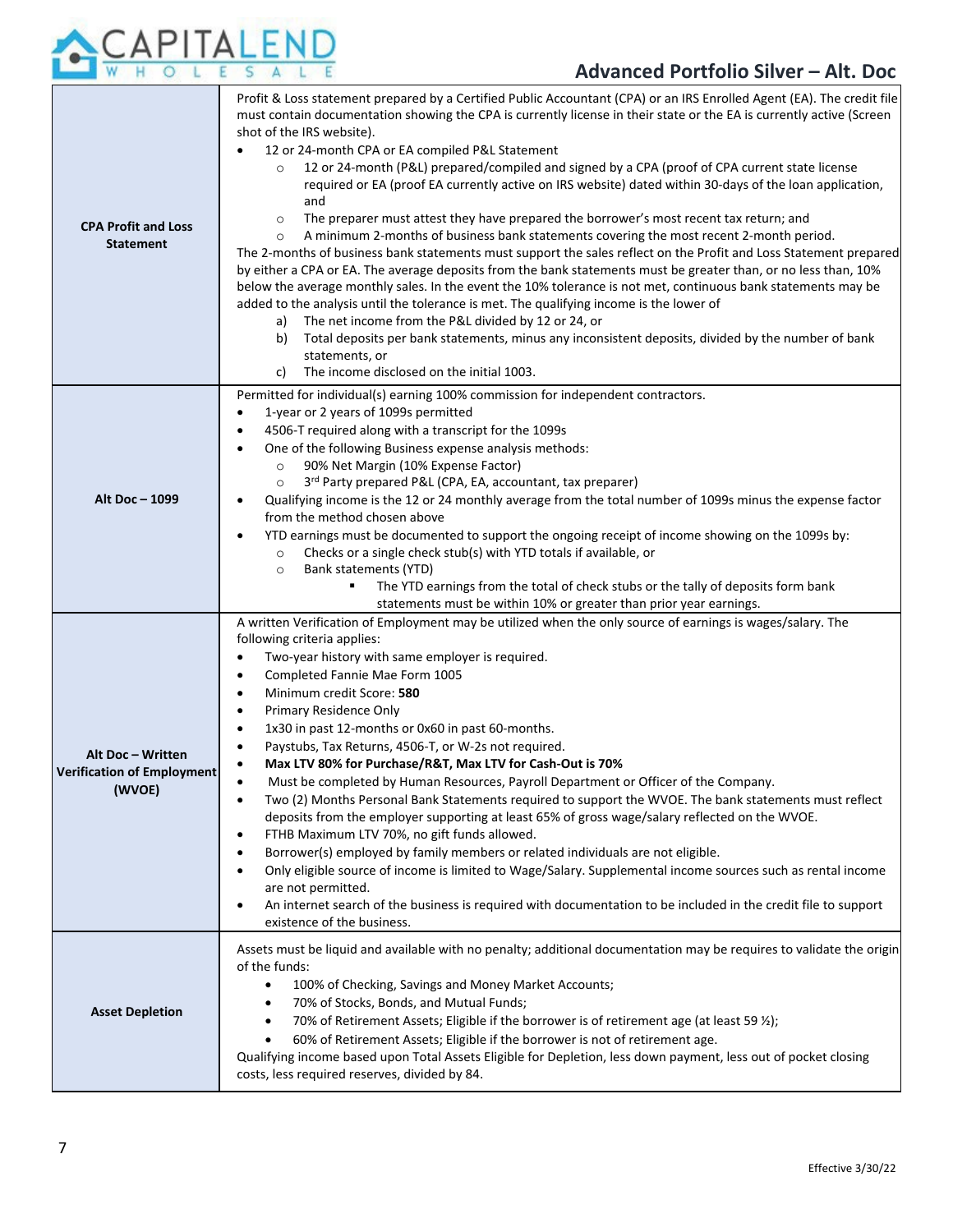

|                                                  | <b>Appraisal Valuation</b>                                                                                                                                                                                                                                                                                                                                                                                                                                                                                                                                                                                                                                                                                                  |
|--------------------------------------------------|-----------------------------------------------------------------------------------------------------------------------------------------------------------------------------------------------------------------------------------------------------------------------------------------------------------------------------------------------------------------------------------------------------------------------------------------------------------------------------------------------------------------------------------------------------------------------------------------------------------------------------------------------------------------------------------------------------------------------------|
| <b>Seller Appraisal</b><br><b>Requirements</b>   | Purchase:<br>1 Full Appraisal <sup>1</sup> if Combined Loan Amount = \$2.0MM<br 2 Full Appraisals <sup>1</sup> if Combined Loan Amount > \$2.0MM <sup>2</sup><br>Refinance:<br>1 Full Appraisal <sup>1</sup> if Combined Loan Amount < $/$ = \$1.5MM<br>2 Full Apppraisals <sup>1</sup> if Combined Loan Amount > \$1.5MM <sup>2</sup>                                                                                                                                                                                                                                                                                                                                                                                      |
| <b>Third Party Review</b><br><b>Requirements</b> | Collateral Desktop Analysis (CDA)                                                                                                                                                                                                                                                                                                                                                                                                                                                                                                                                                                                                                                                                                           |
| <b>Clear Capital</b><br><b>Escalation</b>        | • If the CDA Returns a value that is = 10% of the appraised Value<sup 3 or the purchase price, the lower of the Appraised Value or<br>purchase price can be used to establish the LTV/CLTV<br>If the CDA returns a value that is "indeterminate" or >10% of the Appraised Value <sup>3</sup> , a Clear Capital Broker Price Opinion (BPO) and<br>Clear Capital Value Reconciliation of three Reports must be ordered. The reconciled value determined by Clear Capital will be used to<br>determine LTV/CLTV<br>If the Clear Capital CDA returns a value that is greater than the Appraised Value <sup>3</sup> , the lower of the Appraised Value or purchase price<br>(when applicable) will be used to determine LTV/CLTV |
| <b>Property Condition</b>                        | Property condition rating of C1 through C4 required on all Single Family, PUDs and Condominiums<br>٠<br>Property condition rating of C4 is permitted with comparable properties with same rating/condition<br>$\circ$<br>If no similar C4 comparable properties are provided, then a 5% LTV/CLTV reduction is required<br>$\Omega$<br>2-4 Unit properties must have Condition description of Good or Average. Condition description of Fair is not acceptable.                                                                                                                                                                                                                                                              |
| <b>HOA Certification</b>                         | Condominiums require HOA Certification Form                                                                                                                                                                                                                                                                                                                                                                                                                                                                                                                                                                                                                                                                                 |
|                                                  | <sup>1</sup> "Full Appraisal" refers to a Uniform Residential Appraisal Report (URAR). This includes forms FNMA 104 or FHLMC 70<br><sup>2</sup> The CDA will be completed on the lower of the two appraisals<br>$3$ The "Appraised Value" is the value determined from the original appraisal(s) obtained by the Seller                                                                                                                                                                                                                                                                                                                                                                                                     |